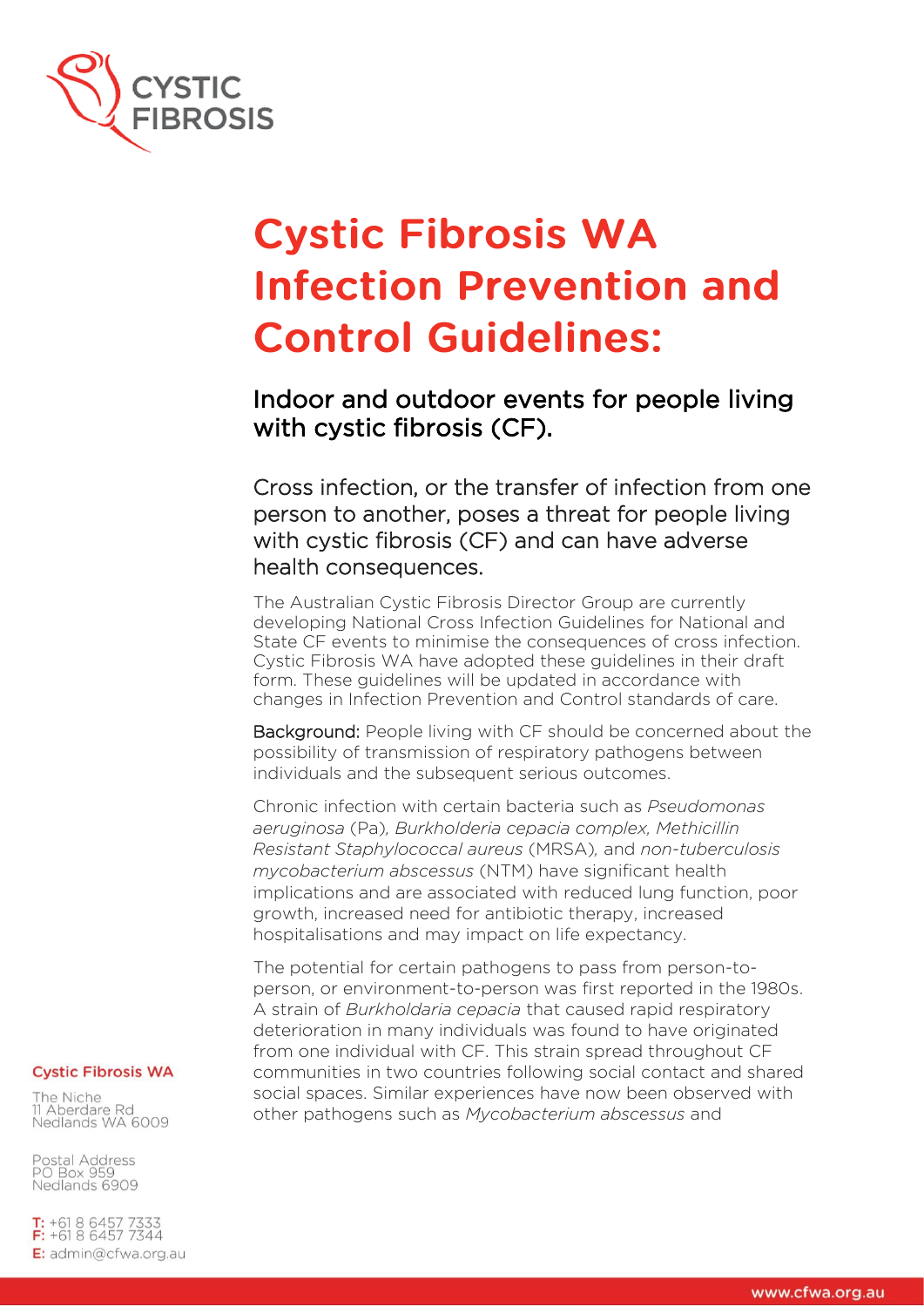

*Pseudomonas aeruginosa*. Whilst these pathogens are renowned for their potential for patient-to-patient transmission, the CF scientific community now recognises that any respiratory pathogen could be transmitted from person to person.

With the increased use of a technique called molecular typing we have the technology to identify strains that are shared among people with CF.

Research has now confirmed that respiratory pathogens can be projected into the air with coughing and sneezing to a greater distance than originally recognised; up to four metres and possibly further. They can exist in the air as aerosols and droplets or contaminate surfaces and survive outside in the environment for hours.

In addition, while persons without CF rarely carry the bacteria that typically cause chronic infection in CF, they can carry other bacteria such as Streptococcal pneumoniae or viruses such as RSV, influenza and adenovirus that can cause coughs, colds and chest infections in the community. Infection with these pathogens may have greater implications for people with CF. These acute bacterial and viral infections are also transmissible between individuals with or without CF.

In the past, people with CF were asked to provide a recent sputum for culture and sign a waiver in order to attend an event or a CF conference. However, there are no tests that will guarantee 100% the culture status of a person with CF and this former practice is no longer considered safe because some pathogens are 'slow growers' and may not be identified until after the person has attended the event. The concept of 'less threatening' bacteria is also no longer accepted, and all pathogens should be considered as potentially transmissible and harmful.

In view of the growing body of research and evidence surrounding how and which pathogens are transmitted from person-person, new strategies to safeguard the health of people with CF attending events are needed.

# Methods of Transmission

## **Cystic Fibrosis WA**

The Niche 11 Aberdare Rd Nedlands WA 6009

Postal Address **PO Box 959** Nedlands 6909

**T:**  $+61864577333$ <br>**F:**  $+61864577344$ E: admin@cfwa.org.au Direct contact Person to person spread occurs with actual physical contact (touching). This includes intimate contact such as kissing or casual contact such as touching hands that are contaminated with secretions (e.g. a handshake after covering the mouth during coughing).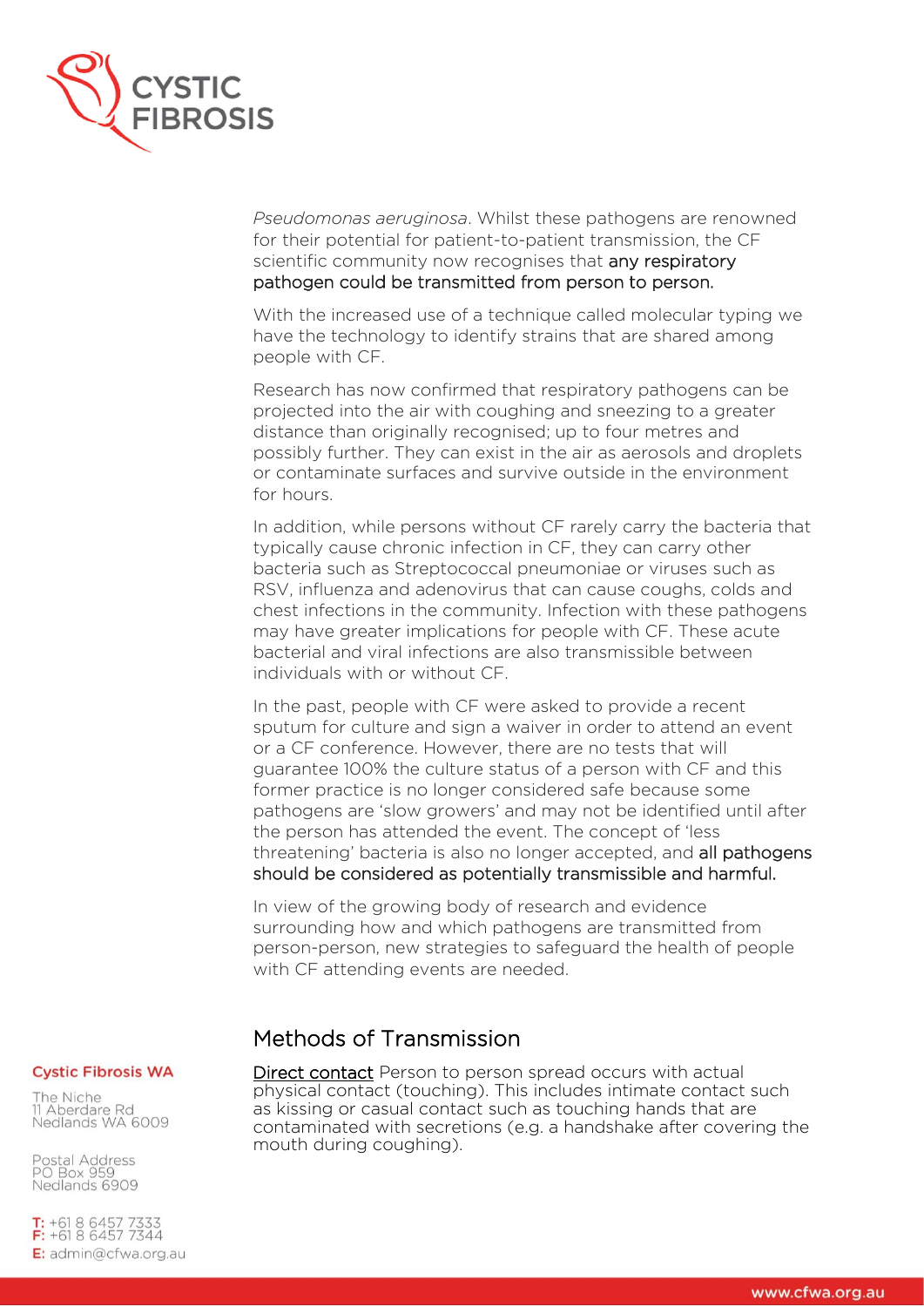

Indirect contact Involves contact with an object or surface that has been contaminated by secretions from an infected person (e.g. sharing eating utensils, respiratory equipment, and toys) and contact with surfaces soiled by respiratory secretions.

Droplet route This involves transmission of pathogens through the air in large droplets and can occur if a person coughs or sneezes and these are inhaled by a non-infected patient in close proximity (i.e. usually within 2 metres). The droplets do not remain suspended in air for long, because of their large size.

Airborne Infection is transmitted by inhalation of pathogens on tiny droplets, which have been ejected from an infected person following a cough or sneeze. These tiny particles can remain suspended in air for a long time and carried substantial distances making the risk of inhaling them greater.

Contact spread has been associated with transmission of *Burkholderia cepacia*, MRSA, *Pseudomonas aeruginosa* and respiratory viruses. Droplet spread is associated with transmission of *Burkholderia cepacia*, *Pseudomonas aeruginosa* and respiratory viruses. Airborne spread with respiratory viruses such as influenza. However, it is likely most respiratory pathogens can be transmitted by a combination of pathways amongst people in confined spaces.

# General hygiene measures for people living with CF

• Wash your hands using soap and water or waterless antiseptic hand wash (e.g. alcohol based hand rub) frequently before eating, after coughing or handling sputum or tissues, and when using bathroom facilities. It is important to dry your hands thoroughly.

• Always cover your mouth and nose with either your inner elbow or tissue when you sneeze or cough. Throw away tissues immediately after use and wash your hands thoroughly afterwards.

- Throw away tissues immediately after you use them.
- Do not leave sputum pots uncovered.

• Do not share eating or drinking utensils, drink cans, cup or bottles, toothbrushes or towels with others with CF.

• Do not share respiratory equipment (nebuliser, inhalers, spacers

**Cystic Fibrosis WA** 

etc).

The Niche 11 Aberdare Rd Nedlands WA 6009

Postal Address **PO Box 959** Nedlands 6909

**T:**  $+61864577333$ <br>**F:**  $+61864577344$ E: admin@cfwa.org.au • Infants and children with CF should avoid sharing toys.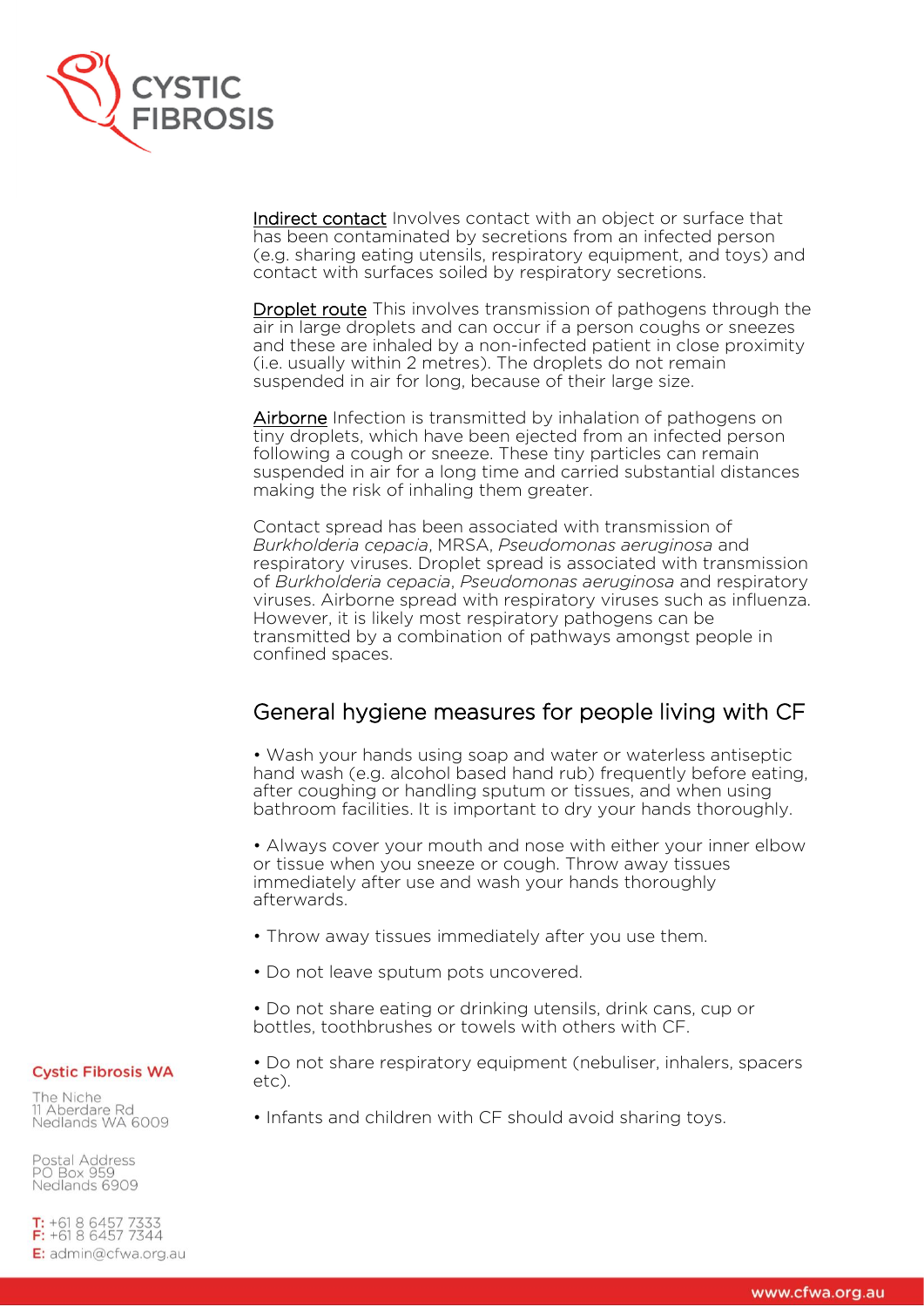

• Avoid car journeys with friends with CF (unless they live in the same household).

• If you have symptoms of a viral respiratory infection (e.g. runny nose, cold or flu like illness) or gastrointestinal illness you should not attend an event and take particular care in following these general hygienic measures.

# Events involving persons with CF.

There is no reliable way to prevent the risk of cross infection and the safest approach for people living with CF is not to attend events. Adults with CF have the right to make an informed decision, however, we advise children with CF not to attend events involving other people with CF.

If adults choose to attend an event the following recommendations are offered to reduce the risk of cross infection:

# Outdoor events:

People with CF should not participate in "CF camps", retreats or events involving more than one person with CF. Cross infection in these situations is difficult to avoid and there is strong evidence for person-person transmission of pathogens in these settings.

- If more than one person with CF attends an event they should be separated by a distance of at least four metres.
- Observe good hand hygiene and cough etiquette. Dispose of used tissues in covered container.
- Avoid close contact with persons (shaking hands, kissing) and do not share personal items such as drinking and eating utensils, cosmetics, soap bars.
- Avoid congregating in common areas (meal areas, elevators, restrooms), and avoid participating in common activities (e.g. face painting, meals at pubs or restaurants).
- Avoid traveling in the same vehicle (bus, car) as another person with CF, unless they reside in the same household.
- Whether you have CF or not, it is important that you do not attend the event if you are unwell with respiratory or gastrointestinal illness (including colds and flu).

#### **Cystic Fibrosis WA**

The Niche 11 Aberdare Rd Nedlands WA 6009

Postal Address **PO Box 959** Nedlands 6909

**T:**  $+61864577333$ <br>**F:**  $+61864577344$ E: admin@cfwa.org.au